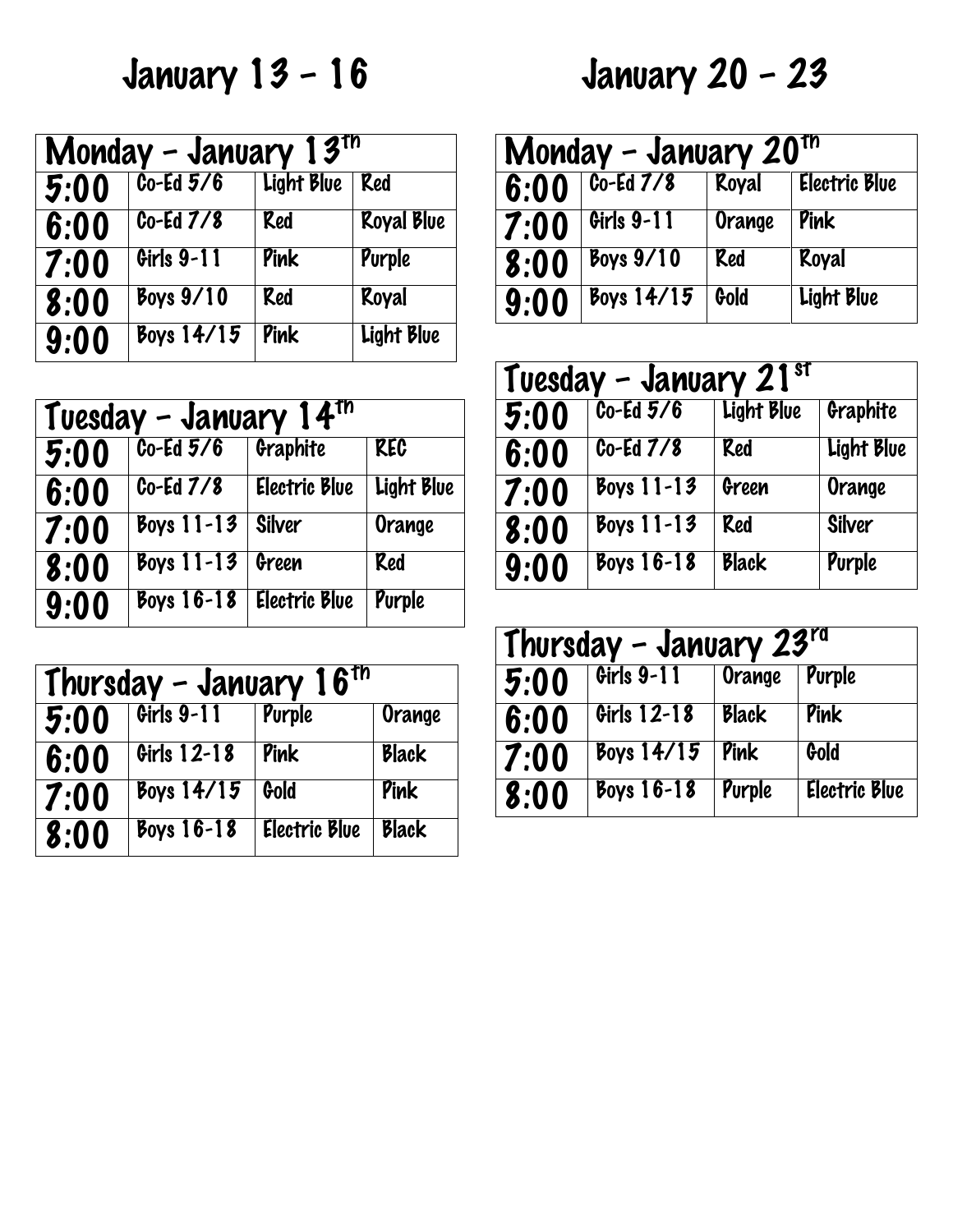January 27 – 30

## February 3 – 6

| Monday - January $27th$ |               |            |              |  |
|-------------------------|---------------|------------|--------------|--|
| $\overline{5:}00$       | $Co-Ed$ $5/6$ | Light Blue | <b>REC</b>   |  |
| 6:00                    | $Co-Ed$ $7/8$ | Red        | <b>REC 1</b> |  |
| 6:00                    | $Co-Ed7/8$    | Royal      | @REC 2       |  |
| 7:00                    | Girls 9-11    | Purple     | Pink         |  |
| 8:00                    | $Bovs$ 9/10   | Red        | <b>REC 1</b> |  |
| 8:00                    | $Boys$ 9/10   | Royal      | @REC 2       |  |
| 9:00                    | Boys $14/15$  | Light Blue | Pink         |  |

| Tuesday - January 28 <sup>th</sup> |               |                      |              |  |
|------------------------------------|---------------|----------------------|--------------|--|
| 5:00                               | $Co-Ed\,5/6$  | <b>Red</b>           | Graphite     |  |
| 6:00                               | Co-Ed 7/8     | <b>Electric Blue</b> | <b>REC 2</b> |  |
| 6:00                               | $Co-Ed$ $7/8$ | Light Blue           | @REC 1       |  |
| 7:00                               | Boys $11-13$  | Green                | <b>REC 1</b> |  |
| 7:00                               | Boys $11-13$  | <b>Silver</b>        | @REC 2       |  |
| 8:00                               | Boys $11-13$  | Red                  | Orange       |  |
| 9:00                               | Boys $16-18$  | <b>Electric Blue</b> | <b>Black</b> |  |

| Thursday - January 30 $^{\sf{th}}$ |              |              |              |
|------------------------------------|--------------|--------------|--------------|
| 5:00                               | Girls 9-11   | Orange       | Pink         |
| 6:00                               | Girls 12-18  | Pink         | <b>Black</b> |
| 7:00                               | Boys $14/15$ | Light Blue   | Gold         |
| 8:00                               | Boys $16-18$ | <b>Black</b> | Purple       |

| Monday - February $3^{\overline{r}\overline{d}}$ |                  |                      |                   |
|--------------------------------------------------|------------------|----------------------|-------------------|
| 5:00                                             | $Co-Ed\,5/6$     | Graphite             | <b>KEC</b>        |
| 6:00                                             | $Co-Ed$ $7/8$    | <b>Electric Blue</b> | <b>Light Blue</b> |
| 7:00                                             | Girls 9-11       | <b>Orange</b>        | REC 1             |
| 7:00                                             | Girls 9-11       | Purple               | <b>@REC 2</b>     |
| 8:00                                             | $Bovs$ 9/10      | Royal                | <b>REC 1</b>      |
| 8:00                                             | <b>Boys 9/10</b> | Red                  | <b>@REC 2</b>     |
| 9:00                                             | Boys $14/15$     | Pink                 | Gold              |

| Tuesday - February $4th$ |                   |               |                      |  |
|--------------------------|-------------------|---------------|----------------------|--|
| 5:00                     | $Co-Ed\,5/6$      | Red           | Light Blue           |  |
| 6:00                     | $Co-Ed$ $7/8$     | Red           | Royal                |  |
| 7:00                     | Boys $11-13$      | <b>Silver</b> | Green                |  |
| 7:00                     | Boys $11-13$      | Orange        | @REC 1               |  |
| 8:00                     | Boys $11-13$      | Red           | REC <sub>2</sub>     |  |
| 9:00                     | <b>Boys 16-18</b> | Purple        | <b>Electric Blue</b> |  |

| Thursday - February $\overline{6}^{\text{th}}$ |              |              |                      |  |
|------------------------------------------------|--------------|--------------|----------------------|--|
| 5:00                                           | Girls 9-11   | Purple Pink  |                      |  |
| 6:00                                           | Girls 12-18  | Black        | Pink                 |  |
| 7:00                                           | Boys $14/15$ | Pink         | Light Blue           |  |
| 8:00                                           | Boys $16-18$ | <b>Black</b> | <b>Electric Blue</b> |  |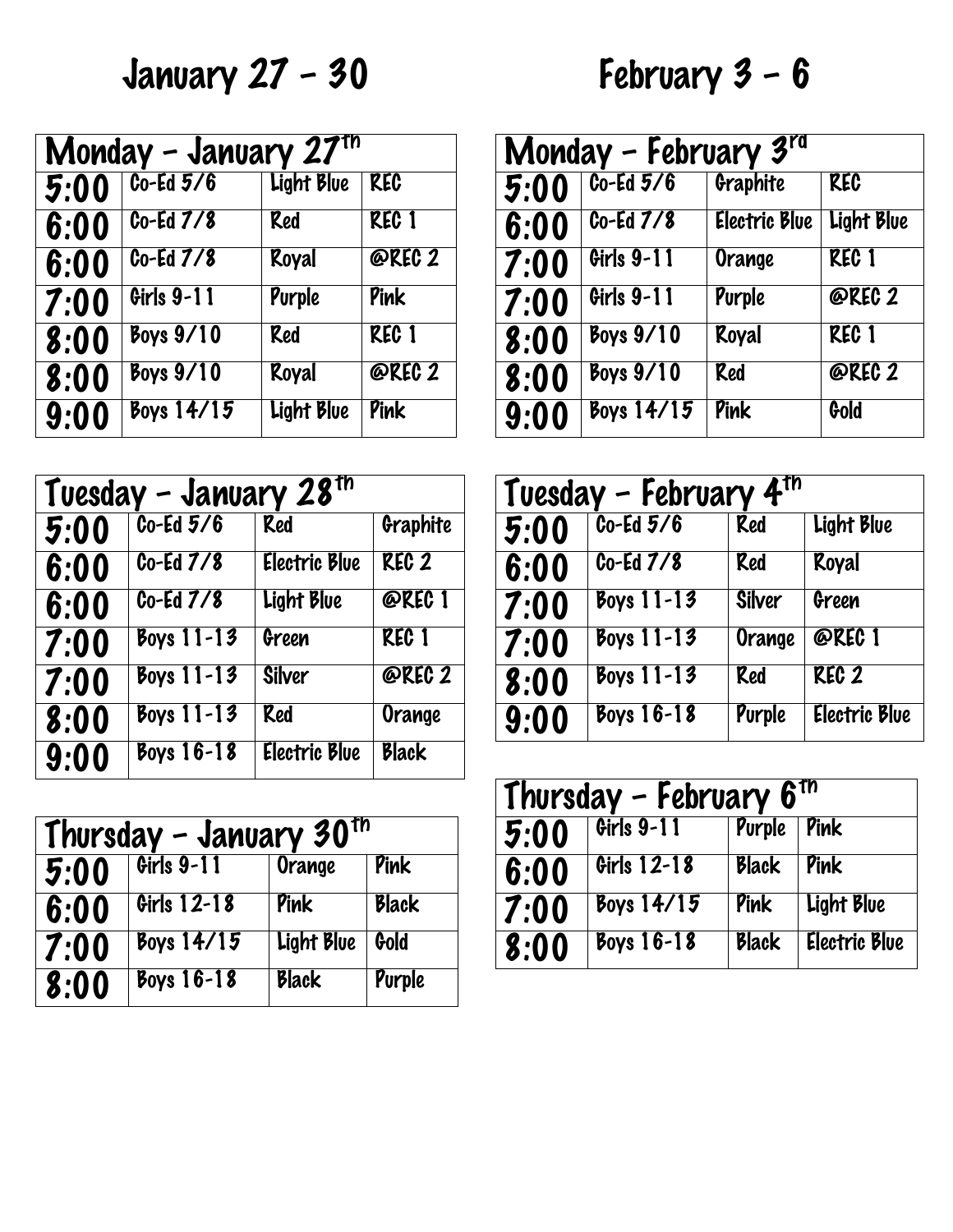February 10 – 13

| Monday - February $10^{17}$ |               |                   |              |
|-----------------------------|---------------|-------------------|--------------|
| 5:00                        | $Co-Ed\,5/6$  | <b>Light Blue</b> | Graphite     |
| 6:00                        | $Co-Ed$ $7/8$ | Red               | Light Blue   |
| 7:00                        | Girls 9-11    | Orange            | @ REC 2      |
| 7:00                        | Girls 9-11    | Pink              | <b>REC 1</b> |
| 8:00                        | $Bovs$ 9/10   | Red               | Royal        |
| 9:00                        | Boys $14/15$  | Pink              | Gold         |

| Tuesday - February 11 |               |               |                      |
|-----------------------|---------------|---------------|----------------------|
| $\overline{5:}00$     | $Co-Ed\,5/6$  | Red           | <b>KEC</b>           |
| 6:00                  | $Co-Ed$ $7/8$ | Royal         | <b>Electric Blue</b> |
| 7:00                  | Boys $11-13$  | <b>Silver</b> | <b>REC 1</b>         |
| 7:00                  | Boys $11-13$  | Green         | @REC 2               |
| 8:00                  | Boys $11-13$  | Red           | Orange               |
| 9:00                  | Boys $16-18$  | <b>Black</b>  | Purple               |

Thursday – February 13th No Games due to a special event in the Family Life Center

## February 17 - 20

| Monday - February $17th$ |               |            |                  |  |
|--------------------------|---------------|------------|------------------|--|
| 5:00                     | $Co-Ed\,5/6$  | Light Blue | KEC              |  |
| 6:00                     | $Co-Ed$ $7/8$ | Royal      | REC 1            |  |
| 6:00                     | $Co-Ed7/8$    | Red        | @REC 2           |  |
| 7:00                     | Girls 9-11    | Purple     | <b>REC 1</b>     |  |
| 7:00                     | Girls 9-11    | Pink       | @REC 2           |  |
| 8:00                     | $Boys$ 9/10   | Royal      | REC <sub>2</sub> |  |
| 8:00                     | $Bovs$ 9/10   | Red        | @REC 1           |  |
| 9:00                     | Boys $14/15$  | Light Blue | Gold             |  |

| Tuesday - February $18th$ |                         |                      |                  |  |
|---------------------------|-------------------------|----------------------|------------------|--|
| 5:00                      | $Co-Ed\,5/6$            | Red                  | Graphite         |  |
| 6:00                      | $\overline{C_0-E}d$ 7/8 | <b>Light Blue</b>    | REC <sub>2</sub> |  |
| 6:00                      | $Co-Ed$ $7/8$           | <b>Electric Blue</b> | @REC 1           |  |
| 7:00                      | Boys $11-13$            | Orange               | REC <sub>2</sub> |  |
| 8:00                      | Boys $11-13$            | Red                  | @REC 1           |  |
| 8:00                      | Boys $11-13$            | Green                | <b>Silver</b>    |  |
| 9:00                      | Boys $16-18$            | <b>Electric Blue</b> | Black            |  |

| Thursday - February $20^{\text{th}}$ |              |              |            |
|--------------------------------------|--------------|--------------|------------|
| 5:00                                 | Girls 9-11   | Pink         | Orange     |
| 6:00                                 | Girls 12-18  | <b>Black</b> | Pink       |
| 7:00                                 | Boys $14/15$ | Pink         | Light Blue |
| 8:00                                 | Boys $16-18$ | <b>Black</b> | Purple     |